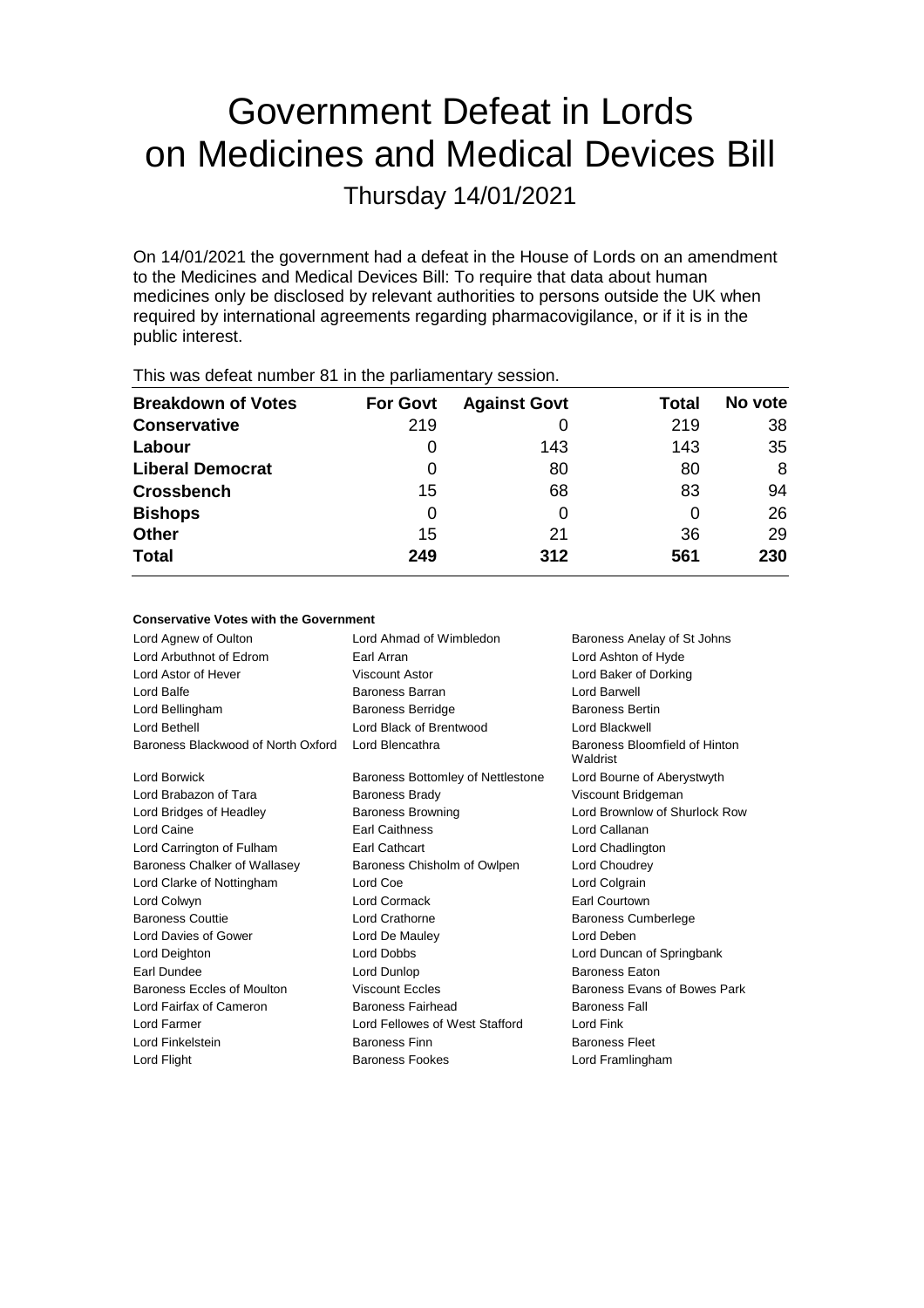Lord Freud Baroness Fullbrook Lord Gardiner of Kimble Baroness Gardner of Parkes Lord Garnier Lord Geddes Lord Gilbert of Panteg Lord Glenarthur Lord Gold Baroness Goldie Lord Goldsmith of Richmond Park Lord Goodlad Lord Grade of Yarmouth Lord Griffiths of Fforestfach Lord Grimstone of Boscobel Lord Hague of Richmond Viscount Hailsham Lord Hammond of Runnymede Lord Harris of Peckham Lord Haselhurst Lord Hayward Baroness Helic **Lord Henley** Lord Henley **Lord Herbert of South Downs** Baroness Hodgson of Abinger Lord Hodgson of Astley Abbotts Lord Holmes of Richmond Baroness Hooper **Lord Horam Communist Lord Howard of Lympne** Lord Howard of Rising **Earl Howe** Earl Howe Lord Howell of Guildford Lord Hunt of Wirral **Lord James of Blackheath** Baroness Jenkin of Kennington Lord Jopling Lord Keen of Elie Lord King of Bridgwater Lord Kirkham Lord Lamont of Lerwick Lord Lancaster of Kimbolton Lord Lang of Monkton Lord Lansley Lord Leigh of Hurley Lord Lexden **Lord Lilley Case Lord Lilley Case Lindsay Earl Lindsay** Lord Lingfield **Earl Liverpool** Earl Liverpool **Lord Livingston of Parkhead** Marquess of Lothian **Lord Lord Lucas** Lord Lucas **Lord Mackay of Clashfern** Lord Mancroft Baroness Manzoor Lord Marland Lord Marlesford Lord Maude of Horsham Lord McColl of Dulwich Baroness McGregor-Smith Lord McInnes of Kilwinning Lord McLoughlin Lord Mendoza **Baroness Meyer** Baroness Meyer Baroness Mobarik Baroness Mone **Baroness Montrose** Baroness Morgan of Cotes Baroness Morris of Bolton Baroness Morrissey Carolyness Morrissey Lord Moynihan Lord Naseby Lord Nash Baroness Neville-Jones **Baroness Neville-Rolfe** Baroness Newlove Baroness Nicholson of Winterbourne Baroness Noakes Lord Northbrook Lord Norton of Louth Lord O'Shaughnessy Lord Parkinson of Whitley Bay Lord Patten Baroness Penn Lord Pickles Baroness Pidding Lord Polak Lord Popat Lord Porter of Spalding Lord Price Lord Rana Lord Randall of Uxbridge The Lord Ranger Corp. 2012 Baroness Rawlings Lord Reay **Baroness Redfern Baroness Redfern** Lord Renfrew of Kaimsthorn Lord Ribeiro Lord Risby Lord Robathan Baroness Rock **Baroness** Sanderson of Welton Lord Rotherwick **Baroness Sanderson of Welton** Lord Sarfraz **Lord Sassoon** Baroness Sater Baroness Scott of Bybrook Baroness Seccombe Lord Selkirk of Douglas Baroness Shackleton of Belgravia Lord Sharpe of Epsom Lord Sheikh Lord Sherbourne of Didsbury **Baroness Shields Lord Shinkwin** Earl Shrewsbury **Lord Smith of Hindhead** Baroness Stedman-Scott Lord Sterling of Plaistow Lord Stewart of Dirleton Lord Strathclyde Baroness Stroud **Baroness Sugg Community** Baroness Sugg **Lord Suri** Lord Taylor of Holbeach Lord Tebbit Lord Trefgarne Viscount Trenchard Lord True Lord Tugendhat Viscount Ullswater Lord Vaizey of Didcot Baroness Vere of Norbiton Baroness Verma Lord Wakeham Baroness Warsi Lord Wei Lord Wharton of Yarm Lord Whitby Baroness Williams of Trafford Lord Wolfson of Tredegar Baroness Wyld Lord Young of Graffham Lord Young of Cookham Viscount Younger of Leckie

**Conservative Votes against the Government**

**Labour Votes with the Government**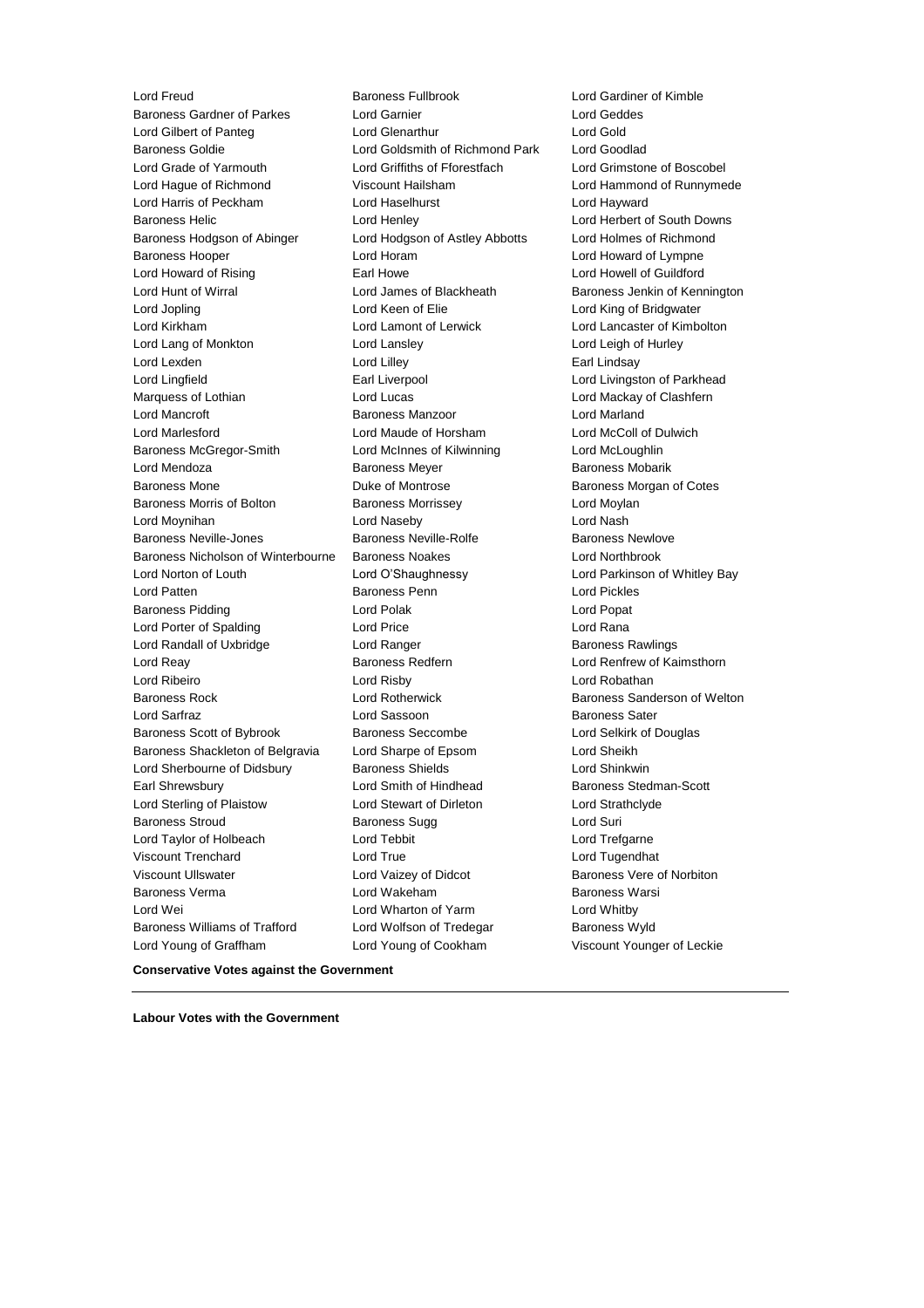## **Labour Votes against the Government**

Lord Adonis Lord Alli Baroness Amos Lord Anderson of Swansea Baroness Andrews Baroness Armstrong of Hill Top Lord Bach **Baroness Bakewell** Lord Berkeley Baroness Billingham Baroness Blower Lord Blunkett Lord Boateng Lord Bradley Lord Bragg Lord Brooke of Alverthorpe Lord Browne of Ladyton Baroness Bryan of Partick Lord Campbell-Savours Baroness Chakrabarti Viscount Chandos Lord Clark of Windermere **Baroness Clark of Kilwinning** Baroness Cohen of Pimlico Lord Collins of Highbury **Baroness Corston** Baroness Corston Baroness Crawley Lord Cunningham of Felling Lord Davidson of Glen Clova Lord Davies of Stamford Lord Davies of Oldham **Lord Davies of Brixton** Baroness Donaghy Lord Donoughue **Baroness Drake** Lord Dubs Lord Eatwell Lord Elder Lord Falconer of Thoroton Lord Faulkner of Worcester Lord Filkin Lord Foulkes of Cumnock Baroness Gale Lord Giddens Lord Glasman Baroness Golding Lord Goldsmith Baroness Goudie Lord Grantchester Lord Griffiths of Burry Port Lord Grocott Viscount Hanworth Lord Harris of Haringey Lord Haskel Lord Haughey **Lord Haworth Communist Communist Communist Communist Communist Communist Communist Communist Communist Communist Communist Communist Communist Communist Communist Communist Communist Communist Communist Commu** Baroness Hayter of Kentish Town Baroness Healy of Primrose Hill Lord Hendy Baroness Henig Baroness Hilton of Eggardon Lord Howarth of Newport Lord Hoyle Lord Hunt of Kings Heath Lord Hutton of Furness Baroness Jay of Paddington Baroness Jones of Whitchurch Lord Jordan Lord Kennedy of Southwark **Baroness Kennedy of The Shaws** Lord Kestenbaum Lord Knight of Weymouth Baroness Lawrence of Clarendon Lord Layard Lord Lennie **Lord Levy Lord Levy Baroness Liddell of Coatdyke** Lord Liddle Lord Lipsey Baroness Lister of Burtersett Lord MacKenzie of Culkein Baroness Mallalieu Lord Mandelson Baroness Massey of Darwen Lord Maxton Lord McAvoy Lord McConnell of Glenscorrodale Baroness McDonagh Baroness McIntosh of Hudnall Lord McKenzie of Luton Lord McNicol of West Kilbride Lord Mendelsohn Lord Mitchell Lord Monks Baroness Morgan of Huyton Lord Morris of Aberavon Baroness Morris of Yardley Lord Murphy of Torfaen Baroness Nye Baroness Osamor Lord Parekh Lord Pendry Baroness Pitkeathley Lord Ponsonby of Shulbrede Baroness Primarolo Baroness Prosser Lord Puttnam Baroness Quin **Baroness Ramsay of Cartvale** Baroness Rebuck Lord Reid of Cardowan Lord Robertson of Port Ellen Lord Rooker Lord Rowlands **Lord Sawyer Lord Sawyer Baroness Sherlock** Lord Sikka Viscount Simon Baroness Smith of Basildon Baroness Smith of Gilmorehill Lord Snape Lord Stevenson of Balmacara Baroness Taylor of Bolton Baroness Thornton Lord Touhig Lord Triesman **Lord Tunnicliffe** Lord Tunnicliffe Lord Turnberg Baroness Warwick of Undercliffe Lord Watson of Invergowrie Lord Watts Lord West of Spithead **Baroness Wheeler** Baroness Wheeler Baroness Whitaker Lord Whitty Baroness Wilcox of Newport Lord Wills Lord Winston Lord Wood of Anfield Lord Woodley Baroness Young of Old Scone Lord Young of Norwood Green

#### **Liberal Democrat Votes with the Government**

| Liberal Democrat Votes against the Government |                      |                                               |
|-----------------------------------------------|----------------------|-----------------------------------------------|
| Lord Addington                                | Lord Allan of Hallam | Baroness Bakewell of Hardington<br>Mandeville |
| Baroness Barker                               | Lord Beith           | Baroness Benjamin                             |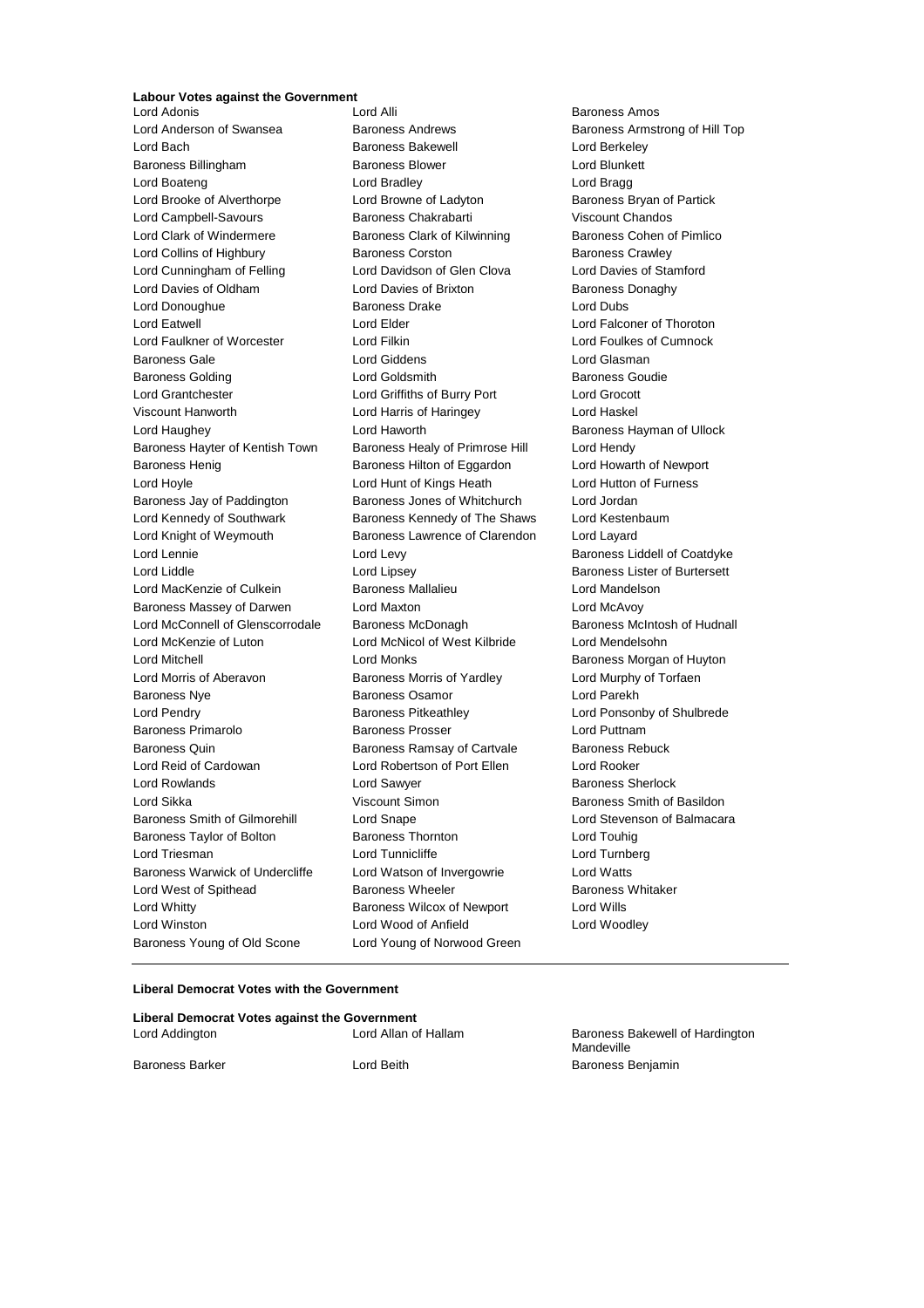Baroness Brinton **Bring Communist Condity** Lord Bruce of Bennachie **Lord Burnett**<br>
Baroness Burt of Solihull **Communist Lord Campbell of Pittenweem** Lord Chidge Lord Clement-Jones **Lord Dholakia Baroness Doocey** Baroness Featherstone Lord Foster of Bath Lord Fox Baroness Garden of Frognal Lord German Communication Carl Glasgow Lord Goddard of Stockport Lord Greaves **Baroness Grender** Baroness Hamwee **Baroness Harris of Richmond** Baroness Humphreys<br>
Baroness Humphreys<br>
Baroness Janke Lord Hussain **Baroness Hussein-Ece** Baroness Jolly **Communist Constructed Lord Jones of Cheltenham** Baroness Kramer Baroness Ludford **Lord Marks of Henley-on-Thames** Lord McNally Baroness Miller of Chilthorne Domer Lord Newby **Baroness Northover** Baroness Northover Lord Oates Lord Paddick Lord Palmer of Childs Hill Baroness Parminter Baroness Pinnock Lord Purvis of Tweed Baroness Randerson Lord Razzall Lord Redesdale Lord Rennard Lord Roberts of Llandudno Baroness Scott of Needham Market Lord Scriven Lord Sharkey Baroness Sheehan Lord Shipley **Baroness Smith of Newnham** Lord Stephen Lord Stoneham of Droxford Lord Storey Lord Strasburger Lord Stunell Baroness Suttie Lord Taverne Lord Taylor of Goss Moor Lord Teverson Lord Thomas of Gresford Baroness Thomas of Winchester Baroness Thornhill Viscount Thurso Lord Tope **Baroness Tyler of Enfield** Lord Tyler Lord Verjee **Lord Wallace of Saltaire Baroness Walmsley** Lord Willis of Knaresborough Lord Wrigglesworth

Baroness Bonham-Carter of Yarnbury Baroness Bowles of Berkhamsted Lord Bradshaw Lord Campbell of Pittenweem Lord Chidgey

#### **Crossbench Votes with the Government**

Duke of Somerset Viscount Waverley Lord Wilson of Dinton

#### **Crossbench Votes against the Government**

Lord Anderson of Ipswich **Lord Botham** Lord Botham Lord Carey of Clifton Baroness Greengross Lord Hogan-Howe Lord Kilclooney Baroness Masham of Ilton Baroness O'Neill of Bengarve Lord Powell of Bayswater

Lord Aberdare Lord Adebowale Lord Best Lord Bichard Lord Broers Viscount Brookeborough Earl Clancarty Baroness Clark of Calton Viscount Colville of Culross Earl Cork and Orrery **Earl Courtenay of Devon** Baroness Coussins Baroness Cox Lord Craig of Radley Viscount Craigavon Lord Crisp Lord Cromwell Baroness Deech Baroness D'Souza Lord Eames Earl Erroll Lord Field of Birkenhead Baroness Finlay of Llandaff Cord Freyberg Lord Geidt Lord Green of Deddington Lord Hannay of Chiswick Lord Harries of Pentregarth Baroness Hollins Lord Hope of Craighead Lord Houghton of Richmond Baroness Hunt of Bethnal Green Lord Janvrin Lord Judge Lord Kakkar Lord Kerr of Kinlochard Lord Kerslake **Lord Laming Lord Laming** Baroness Lane-Fox of Soho Lord Low of Dalston **Earl Lytton** Earl Lytton **Lord Mair** Baroness Meacher **Baroness Morgan of Drefelin** Baroness Murphy Baroness O'Loan Lord Pannick Lord Patel Baroness Prashar Lord Ramsbotham Lord Ravensdale Lord Rees of Ludlow **Lord Russell of Liverpool** Lord Singh of Wimbledon Lord Skidelsky **Lord Smith of Kelvin** Earl Stair Baroness Stern Lord Stirrup Lord Thomas of Cwmgiedd

Lord Carlile of Berriew **Lord Curry of Kirkharle Baroness Falkner of Margravine** 

Baroness Brown of Cambridge Baroness Butler-Sloss Butler Baroness Campbell of Surbiton Lord Vaux of Harrowden **Lord Walker of Aldringham** Baroness Watkins of Tavistock